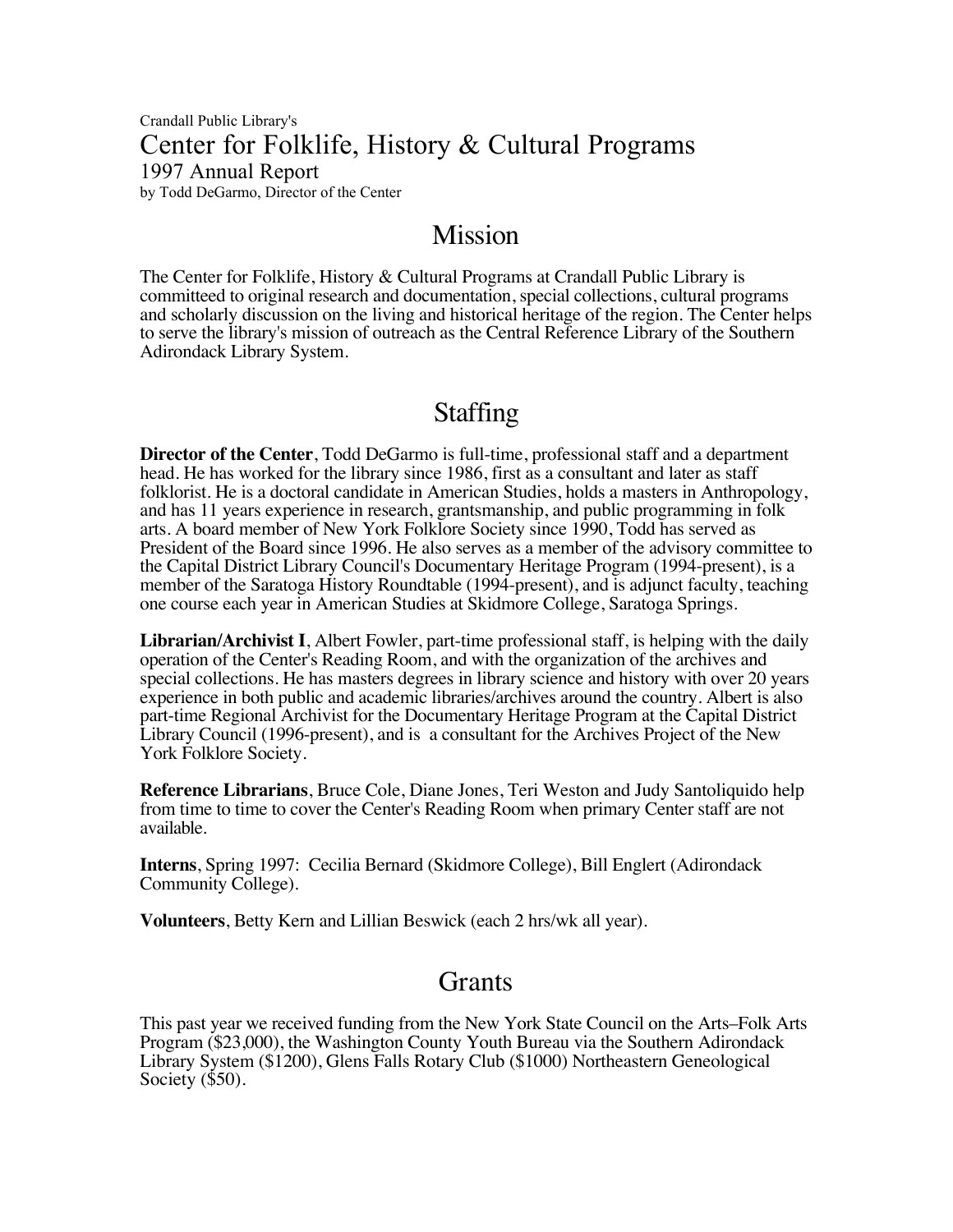# Original Research & Documentation

Special programs like *Warren County Tourism*, *Indian Camps and Upstate Tourism*, *Washington County Barn Tour* and ongoing programs like *Growing Up in the North Country*, *Regional Folk Art and Artists* generate fieldwork (slides, audio tapes, notes, objects and other materials) and program files (interpretative flyers, exhibition text, videos, and other materials) that become a permanent part of the Library's Archives and Special Collections.

## Archives & Special Collections

Of special note: The Folklife Center was nominated for an award from the State Archives for excellence of an archives program in a public institution.

## Additions

Holden Reference Collection:

\$3800 was spent from the Library's book budget on new titles in the subjects of local and regional history, folk arts and folklife studies, genealogy. In addition, 531 titles were donated, processed & added.

## Archival Collections:

A major single donation this year has been the Elsa Steinback Collection, 20 cubic feet of books on local and regional history, Native American crafts and some manuscript materials, including a scrapbook of photographs by Seneca Ray Stoddard, apparently used to sell his images to tourists. Another 17 donations were added to the collections, including the papers of the Glens Falls Rotary Club.

#### Use:

The Reading Room, staffed 15 hours/week, had 2,269 users, asking 2,445 reference questions, using 5,863 items and making 6,658 photocopies.

A new information center highlights other repositories in the region.

Tours of the Center were given to Jackson Heights 5th grade, St. Mary's 8th grade, Saratoga History Roundtable, Cub Scouts, Glens Falls Seniors, Adirondack Community College students and library staff.

## Arrangement & Description projects:

Richard Dean Photographs, Rotary Club records, scrapbooks, archival records of businesses and organizations, Look Magazine Glens Falls Hometown USA Collection, CPL architectural blueprints, Empire Real Estate and Theatre Company records, Arthur P. Irving Papers, serials, genealogical books reclassification, regional vertical files, Folklife collections.

# Public Programs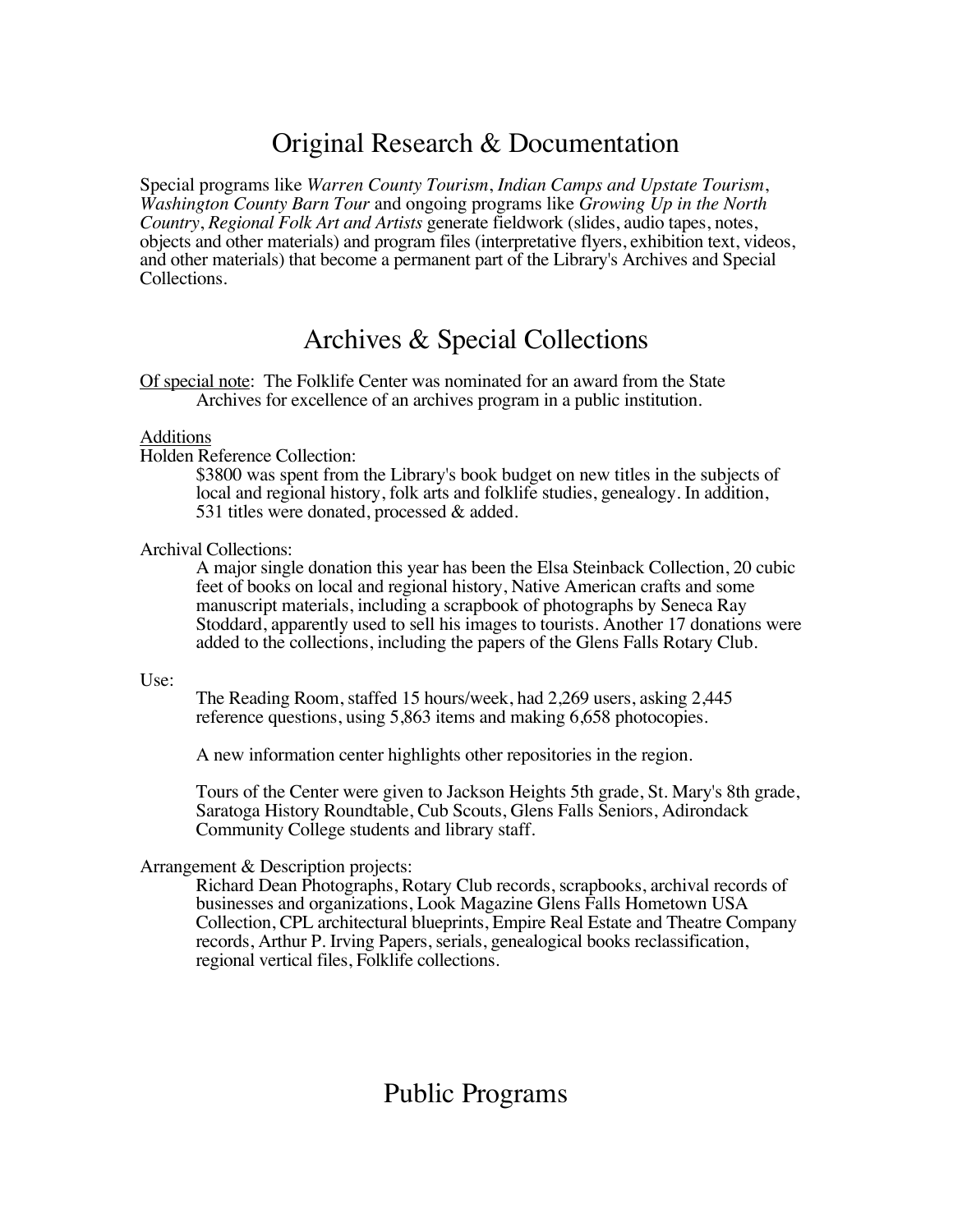## **Folklife, Music, Storytelling & Dance**

**(2 programs, 16 artists, 6 sessions, 331 participants)** A continuing series of public performances by traditional artists. Publicity includes pressreleases, two-sided, three-fold interpretative flyers bulk mailed to targeted audience (approx. 2000); feature stories in local newspaper. Programs are usually videotaped for the library's archives.

#### A Bit of the Irish

• Comhaltas Ceoltoiri Eireann, with guests Rosemary Campbell (Irish stepdancer) and Bairbre McCarthy (storyteller)

| concert:   | Friday, March 7, 7 pm<br><b>CPL</b> Auditorium<br>170 participants                              |
|------------|-------------------------------------------------------------------------------------------------|
| workshops: | Saturday, March 8<br><b>Folklife Center</b><br>10 am: 32 participants<br>11 am: 32 participants |

• Jeff Walton & Friends<br>concert: Fr

Friday, March 14, 7 pm CPL Auditorium 31 participants (ice storm closes library, govt, banks)

| workshops: | Saturday, March 15     |  |  |
|------------|------------------------|--|--|
|            | <b>Folklife Center</b> |  |  |
|            | 10 am: 37 participants |  |  |
|            | 11 am: 29 participants |  |  |

Batt & Maura Burns from Ireland

(Ireland's master storyteller & wife, a traditional musician)

• Children's sessions

@ CPL Auditorium

9:00 am 75 participants (Sanford St School 2nd graders & others) 10:30 am  $\overline{90}$  participants (Kensington 4th grade, Fort Ann 6th grade, +) 12 noon 100 participants (South Glens Falls 7th graders & others) 3:15 pm 30 participants (parents & kids)

• Evening Performance

@ Adirondack Community College's Scoville Learning Center Auditorium 7:00 pm 105 participants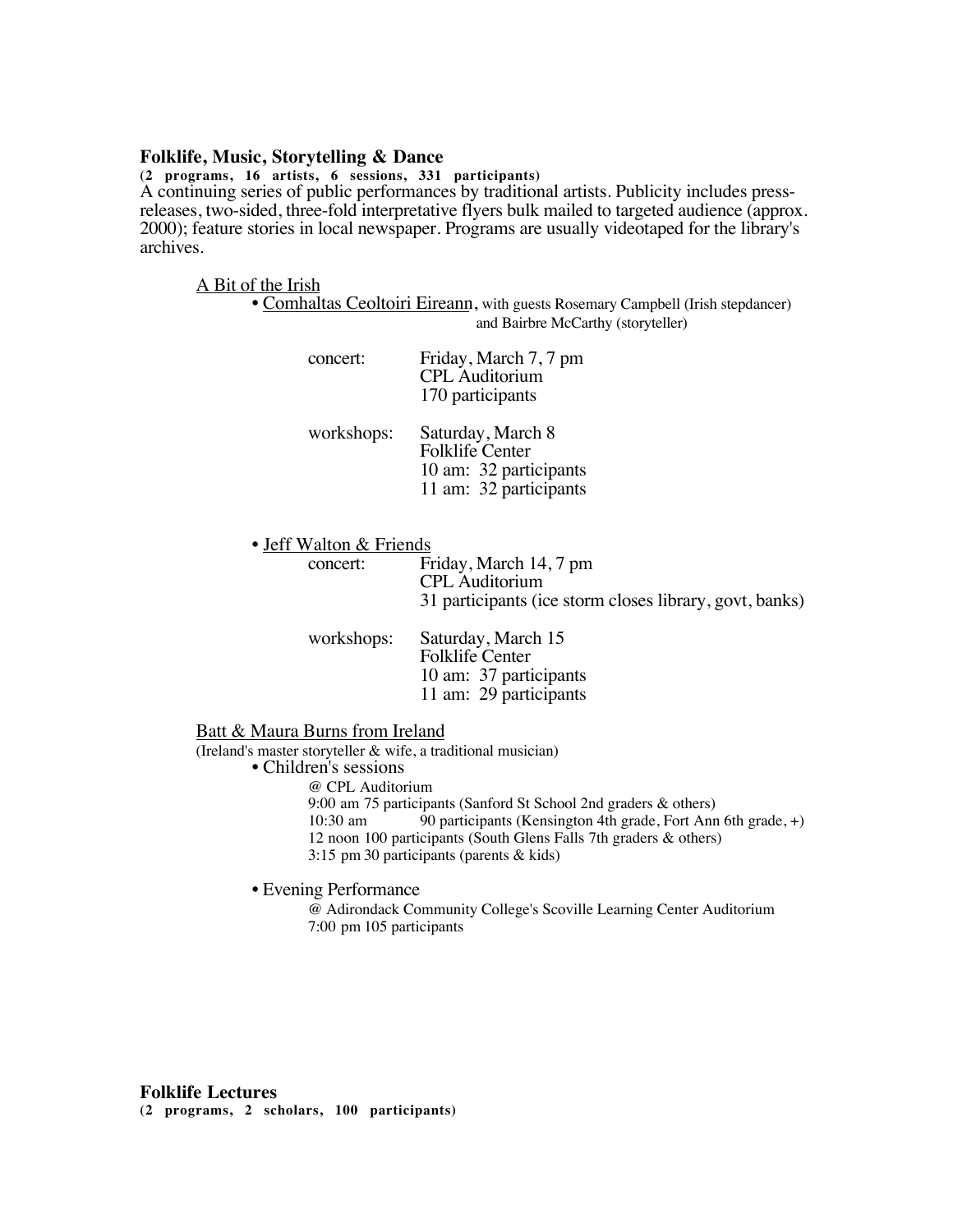A continuing series of public lectures by scholars/authors on research related to folklife studies. Interpretative publicity flyers are bulk mailed to a targeted audience (approx 2000); introductions are made by the director of the Center; formal presentations are followed by questions from the audience, book signing and informal discussion; sessions are usually videotaped for the library's archives.

Local Memories of American Artists • Remembering Grandma Moses by Beth Moses Hickok Wednesday, September 24, 7 pm CPL Auditorium 48 participants • Norman Rockwell at Home in Vermont

by Stuart Murray Wednesday, October 1, 7 pm CPL Auditorium 52 participants

### **Growing Up in the North Country**

**(3 programs, 4 artists, 13 sessions, 418 participants)** A continuing children's workshop series where local people share their own traditions in narrative/demonstration and participatory formats. Publicity includes press releases, articles in several area papers, 3 different interpretative flyers bulk mailed to targeted audience; sessions are usually videotaped. Handouts included soap recipes, woolens newsletter.

Soap, Everlastings & Woolens

| Soap with Joanne Steele, Shushan Soap & Glass Works, Steele Ridge Farm                                         |                  |
|----------------------------------------------------------------------------------------------------------------|------------------|
| • Granville Library, Thursday, September 11, 7 pm                                                              | 28 participants  |
| • Fort Edward Library, Wednesday, September 17, 7 pm                                                           | 33 participants  |
| • Easton Library, Thursday, September 25, 7 pm                                                                 | 22 participants  |
| • Crandall Public Library, Tuesday, September 30, 10 am                                                        | 32 participants  |
| Everlastings with Meg Southerland, Gardenworks @ MacClan Farms<br>• Cambridge School, (4th graders + teachers) |                  |
| Monday, September 15, 12:30 & 1:30 pm                                                                          | 128 participants |
| • Argyle School, (6th graders + teachers)                                                                      |                  |
| Monday, September 22, $9 & 10$ am                                                                              | 82 participants  |
| • Crandall Public Library, Tuesday, September 23, 10 am                                                        | 36 participants  |
| Woolens with Ursula & Heidi DePaul, Cambridge Village Farm                                                     |                  |
| $\sim$ Whitehell Lines Wednesday Contenter 10, 7 nm $\sim$ 10 nontainente                                      |                  |

- Whitehall Library, Wednesday, September 10, 7 pm 10 participants • Hudson Falls Library, Monday, September 15, 7 pm 17 participants
- Crandall Public Library, Tueday, September 16, 10 am 10 participants
- Greenwich Library, Wednesday, September 17, 3 pm 20 participants

## **Exhibits & Programs**

Traditions on Ice: Fishing, Skating, Harvest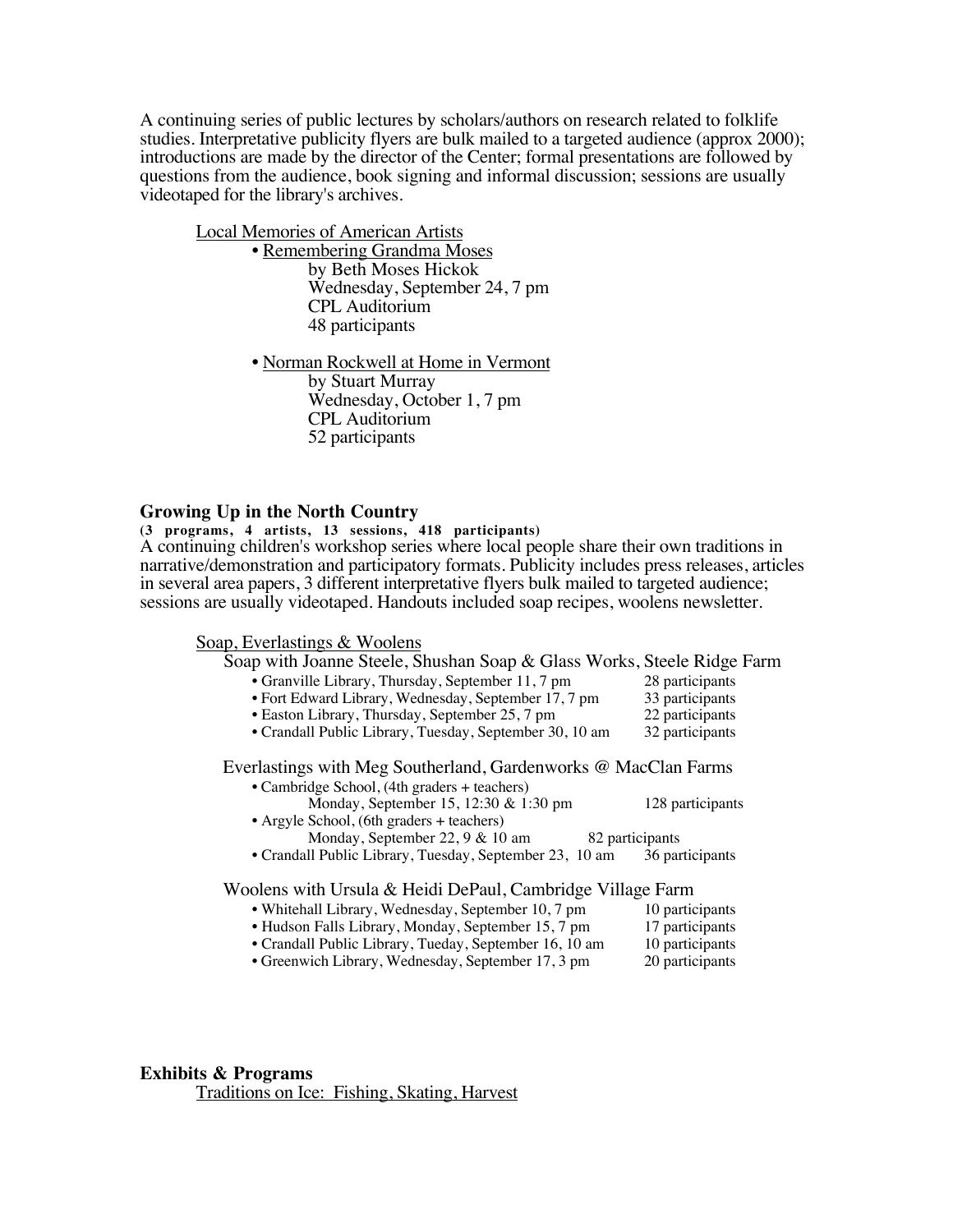Integrated program for students and adults of the Thyme for Learning Homeschoolers, in cooperation with the Children's Department:

• Display (4 months)

Folklife Gallery (3 cases)

photographs and drawings, objects from CPL collections and loaned by individuals, & painting by Will Moses (of Cambridge) and

taxidermed ice fish by Carl Brainard (of Warrensburg)

• Wilbur Clothier (guest speaker)

85 year old, one-time ice harvester, Ice Pond, Corinth, Saratoga Co. Monday, February 24, 10 am; for 30 participants

• Packet of materials (articles, first-hand accounts, bibliography)

#### Memory Art of Mildred Louise Covell Lloyd

- Display (June-present)
	- family scrapbooks, crazy quilt, photographs, etc.
- Opening Reception
	- 40+ participants
- Book Busters' Memory Tour
	- 4th grade summer reading club (12 participants)

looking at different ways to preserve memories:

- scrapbooks (Mildred Lloyd–schoolteacher, Sig Sautelle–
- circus owner, Charles Garlen–baker),
- folk art (quilt by Mildred Lloyd, model lumbersled by
- Howard Huntley, bearskin rug, shot by Walt
- Hastings, preserved by Joe Bruchac Sr.)

• music (Dan Berggren's song about Alice, founder of the Minerva community chorus).

Peaveys, Pike Poles, and Pickaroons:

Moving Logs from Stump to Mill in the Adirondacks

travelling display of photographs and Adirondack folk music developed in cooperation with officials from the Warrensburg office of Department of Environmental Conservation; sites travelled:

- Family Forest Fair, Greenwich (June)
	-
	- Saratoga County Fair, Ballston Spa (July)
	- Warren County Youth Fair, Warrensburg (August)
	- Washington County Fair, Greenwich (August)
- Chapman Museum's Lumbering Festival, Glens Falls (September)

Fine Art: rehang paintings, prints and photographs from the Special Collections in various locations around around the Library; investigate security options.

"Folklife Cubes" around the Library

- Chainsaw carved Bear by Bob Sutliff (Hudson Falls, Washington Co) with over 200 kids participating in a "help-name-the-bear contest": Cranberry Mocha Timberwood-Brown (called "Brownie")
- Handcarved Noah's Ark by Tom Wilkins (Fort Ann, Washington Co)
- Pysanky in Easter Basket by Marge Prehoda (Granville,Washington Co)
- Sheep & Fiber Farm Tour (Washington Co)
- Bird Carvings by Bob Jones (Cleverdale, Warren Co)
- Adirondack Guide-Boat Model by David Kavner (Keene, Essex County)
- Soap, Everlastings, & Woolens by Washington Co women (see Programs)

## **Special Projects**

Washington County Barn Tour: Histories & Restoration Strategies